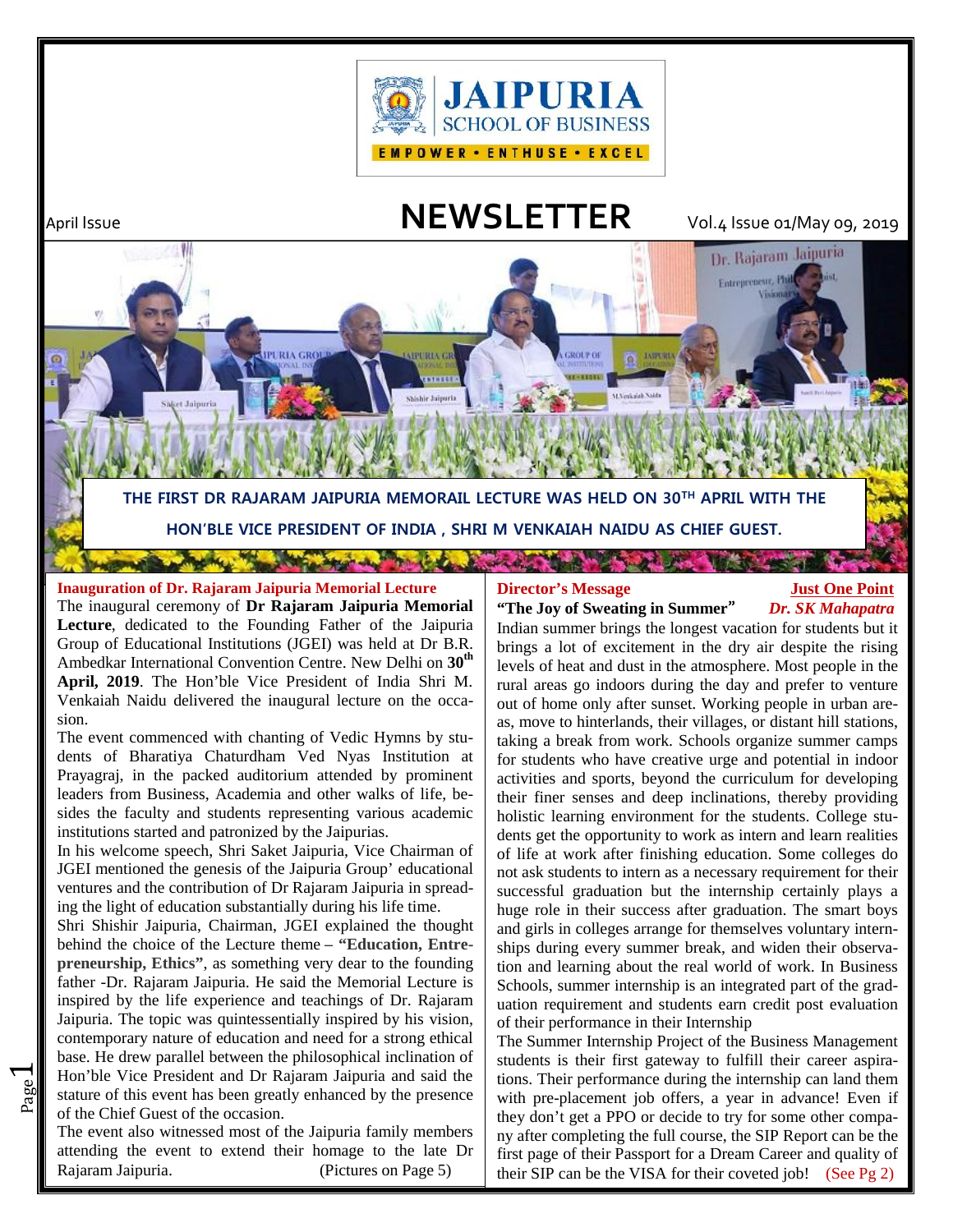

NBA presented the Award Certificate to Dr SK Mahapatra, Director, Jaipuria School of Business at Indian Education Festival organised by CEGR on 18th April 2019

#### **Workshop cum Counselling Session April 04, 2019 Session**

A workshop cum counseling session was held at the JSB by the faculties for first year PGDM students going on second year to facilitate selection of their specializations and the corresponding | its or electives in the second year.The sessions were undertaken by core faculty in each discipline areas of HR, Finance, Marketing, Operations Mgt, Information Sciences and Entrepreneurship. A workshop cum counseling session was held at the JSB by faculties for first year PGDM students going on second year<br>facilitate selection of their specializations and the correspondielectives in the second year. The sessio



# **Just One Point**

Unfortunately, many students in Business Schools and other Institutions assume that Summer Internship is a Course related requirement and compulsion for earning a few credits or marks in their final result score card of graduation. The smart students would not take their SIP time as a vacation, but they must work more, sweat more, learn more and impress more. The resume of a successful person begins with lot of recording about the voluntary time and voluntary work, going beyond the ordinary calling. The more one sweats in summer, the more one enjoys in the remaining seasons. **Just One Point**<br>
Unfortunately, many students in Business Schools and oth-<br>
Unfortunately, many students in Business Schools and oth-<br>
Information assume that Summer Internship is a Course<br>
related requirement and compuls er Institutions assume that Summer Internship is a Course<br>related requirement and compulsion for earning a few cred-<br>its or marks in their final result score card of graduation.<br>The smart students would not take their SIP with lot of recording about the voluntary time and voluntary work, going beyond the ordinary calling. The more one sweats in summer, the more one enjoys in the remaining seasons.<br>Wishing all our students an extremely rewar

SMINGERNation

Wishing all our students an extremely rewarding summer of 2019.

## **App based Mentoring programme April 5, 2019**

JSB in association with 360Growe organized a session on a concept platform - an application based intervention for mentoring and skill development. JSB in association with 360Growe organized<br>concept platform - an application base<br>for mentoring and skill development.

The idea behind the concept is simple. The App connects mentees with mentors for multiple purposes including skill development and consultation. The App was originally designed for working people but it has been customized suitably to cater to the students of JSB. This session was in a  $\mathbf{u}$ way a pilot session for the students. The idea behind the concept is simple. The App connects mentees with mentors for multiple purposes including skill development and consultation. The App was originally designed for working people but it has been customized

The 360Growe Team will conduct a series of workshops  $\|\cdot\|$ over 3 months in the coming academic session after the summer break, for students of 2nd year - the time most appropriate to prepare for career placement.



 $\boldsymbol{\sim}$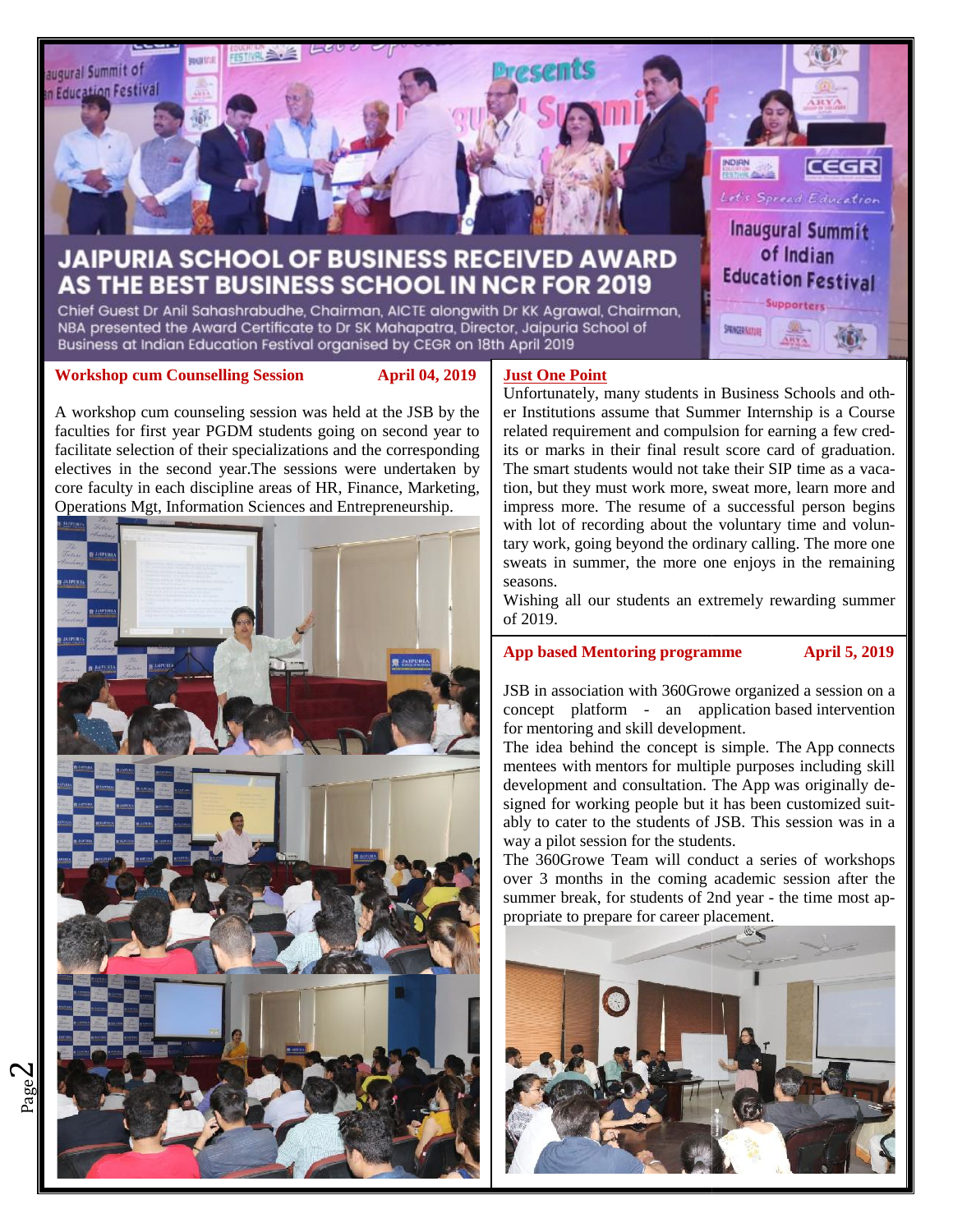#### **Campus Visit by Industry April 8, 2019**

Mr. Rubén Gupta, Media Head, Patanjali Ayurved Ltd visited JSB to do a personal interview of students of JSB for the Summer Internship programme 2019.

5 students from JSB were shortlisted in the initial round. Patanjali has also hired students from the passing out batch for the final placement.



#### **Faculty & Staff News**

Page

ო

- Dr. Vartika Chaturvedi joined the Core Faculty team of JSB as Associate Professor – Communications & HR on April 24, 2019.
- Dr. Timira Shukla addressed a session on Heath & Wellness at an event organized by ISTD – Noida chapter on  $27<sup>th</sup>$  April 2019
- Dr. Nitin Kumar Saxena completed the certification course on Marketing Management II offered jointly by IIT Kanpur and NPTEL. He secured All India 2nd Rank with Gold Medal.
- Paper titled "Brand India: Diverse Perceptions Unique Identity" by Dr. Nitin Kumar Saxena and Dr. Timira Shukla has been published in the Journal of Emerging Technologies and Innovative Research (UGC Approved).
- Ms. Lalita Tyagi, Librarian, JSB attended the 28th AGM of DELNET held on Tuesday, April 9, 2019. The key takeaways from the meeting included the upcoming changes being made by DELNET in view of the changes in the world of Library Science, announcement of a Knowledge Gainer portal, commencement of webinars and introduction of Member Library award.
- JSB celebrated International Labor Day on May 01, 2019. Director Dr. S. K. Mahapatra highlighted the importance of employees who work day and night behind the scenes for ensuring smooth functioning of the institute activities. He further emphasised how each individual, irrespective of their designation in the organisation perform their duties with humility.

and staff thanked the support staff for maintaining a On this occasion, Director and Dean along with faculty and staff members including the support staff gathered together to celebrate the day. Director,faculty members clean and well groomed campus.

In the end, the support staff were presented with a token gift as an acknowledgement of their contribution to the institute. (Photo this way)

#### **Faculty Development Programme April 18, 2019**

JSB organised an FDP on **Effective Skills for Teaching and Research by Centre for Education Growth and Research** (CEGR). The facilitator of the session was Ms. Nupoor Singh , Editor, Springer Nature.

Ms. Singh emphasized on entirety of Research, right from building up logical manuscript structure to effective publication strategy and to a successful journal publication taking into consideration the ethical issues in publication.

Apart from the key learning and the various nitty-gritties involved in getting a Research paper published, the participants also learnt about the nuances of submissions strategy so that the paper gives the best first impression to the journal editors.

In the end participants learnt about the fundamental publication ethical issues which should be taken utmost care to have hassle free submission.

It was an informative and useful session as the faculty got a first-hand opportunity to understand the technical details of a research and its publication.



Keeping in pace with the Industry demand and changing needs of the companies **JSB offered a Certification course on "Essentials of Microsoft Excel: Beginner to Advanced Level"**. 78% of middle-skill jobs require digital skills like Excel and Word, and jobs that require digital skills also pay 13% more than those that don't.

This course is designed to teach the Basic and Advance Excel. Dr. Nitin Kumar Saxena was the Resource person for this course which covered 18 essential MS Excel functions along with most popular Advance MS Excel functions. The entire course was of 15 hours followed by a simulation-based assessment. The course was also aimed to aid students in their project work during SIP.

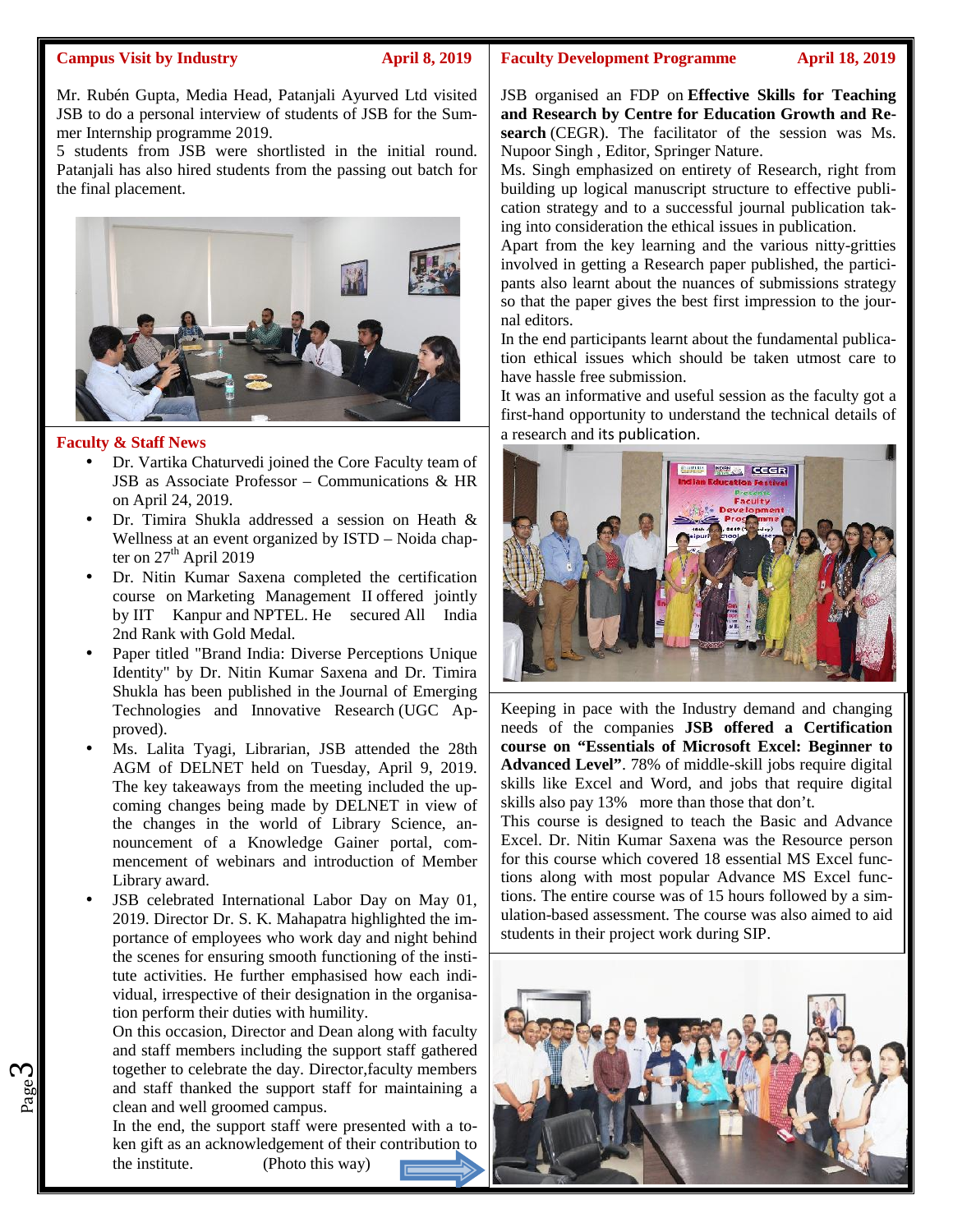

### **News from SAJS Lucknow**

Out of Total students 23, 1 student scored above 95%, 8 students scored above 90%, 8 students above 80% and 7 above 70%. The highest percentage obtained is 97% with 2 students scoring 94.66%

**CBSE RESULTS FOR AISSCE AND AISSE 2019** CONGRATULATIONS TO OUR STUDENTS ON ACHIEVING<br>NEW MILESTONES ONCE AGAIN **ALL INDIA TOPPERS CBSE - 2019** Ankur Mishra Pragya Kharkwal Aishna Jain All India Rank-III<br>Class XII All India Rank-All India Rank-III<br>Class XII **HIGHLIGHTS OF CLASS X RESULT** 

**JSB is proud to have these gifted students as its alumni and wishes all the rank achievers hearty Congratulations!!**



# **GLIMPSES OF DR RAJARAM JAIPURIA MEMORIAL LECTURE**

# **Top to Bottom (Clockwise):**

 $_{\rm{page}}$ 4

 $\frac{20}{20}$  Top to Bottom (Clockwise):<br>The Heads of the Group Institutions at Venue - Dr Ambedkar International Centre, an iconic venue for the event; Hon'ble Vice President of India, Chief Guest for the occasion, Shri M.Venkaiah Naidu being greeted by Chairman Shri Shishir Jaipuria and Shri Saket Jaipuria along with Dr SK Mahapatra; the Vice President delivering the inaugural lecture as Chief Guest; the Chief Guest is being felicitated by Smt Suniti Devi, wife of late Dr Rajaram Jaipuria